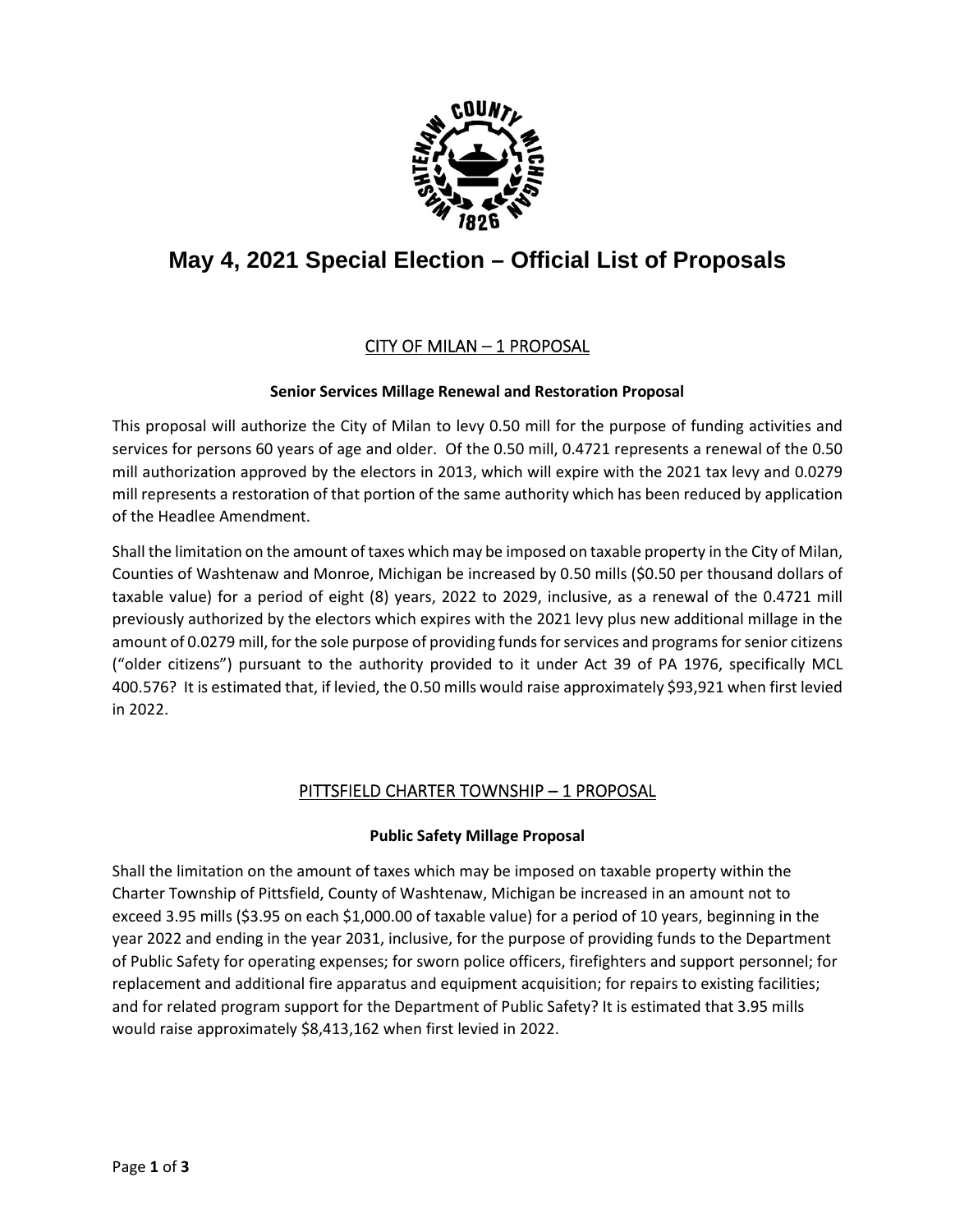## CLINTON COMMUNITY SCHOOLS – 1 PROPOSAL

#### **Clinton Community Schools Bonding Proposal**

Shall Clinton Community Schools, Lenawee and Washtenaw Counties, Michigan, borrow the sum of not to exceed Thirty-Four Million Eight Hundred Thousand Dollars (\$34,800,000) and issue its general obligation unlimited tax bonds therefor, in one or more series, for the purpose of:

erecting, furnishing and equipping additions to school buildings; remodeling, equipping and reequipping and furnishing and refurnishing school buildings; acquiring, installing, equipping and reequipping school buildings for instructional technology; purchasing school buses; and preparing, developing and improving sites?

The following is for informational purposes only:

The estimated millage that will be levied for the proposed bonds in 2021 is 0 mill (\$0.00 on each \$1,000 of taxable valuation). The maximum number of years the bonds of any series may be outstanding, exclusive of any refunding, is twenty-five (25) years. The estimated simple average annual millage anticipated to be required to retire this bond debt is 5.66 mills (\$5.66 on each \$1,000 of taxable valuation).

The school district does not expect to borrow from the State to pay debt service on the bonds. The total amount of qualified bonds currently outstanding is \$965,000. The total amount of qualified loans currently outstanding is \$-0-. The estimated computed millage rate may change based on changes in certain circumstances.

(Pursuant to State law, expenditure of bond proceeds must be audited and the proceeds cannot be used for repair or maintenance costs, teacher, administrator or employee salaries, or other operating expenses.)

## GRASS LAKE COMMUNITY SCHOOLS – 1 PROPOSAL

#### **Grass Lake Community Schools Operating Millage Proposal**

This proposal will allow the school district to levy the statutory rate of not to exceed 18 mills on all property, except principal residence and other property exempted by law, required for the school district to receive its full revenue per pupil foundation allowance.

Shall the limitation on the amount of taxes which may be assessed against all property, except principal residence and other property exempted by law, in Grass Lake Community Schools, Jackson and Washtenaw Counties, Michigan, be increased by 5 mills (\$5.00 on each \$1,000 of taxable valuation) for a period of 13 years, 2021 to 2033, inclusive, to provide funds for operating purposes; the estimate of the revenue the school district will collect if the millage is approved and levied in 2021 is approximately \$20,595 (this millage is to restore millage lost as a result of the reduction required by the Michigan Constitution of 1963 and will be levied only to the extent necessary to restore that reduction)?